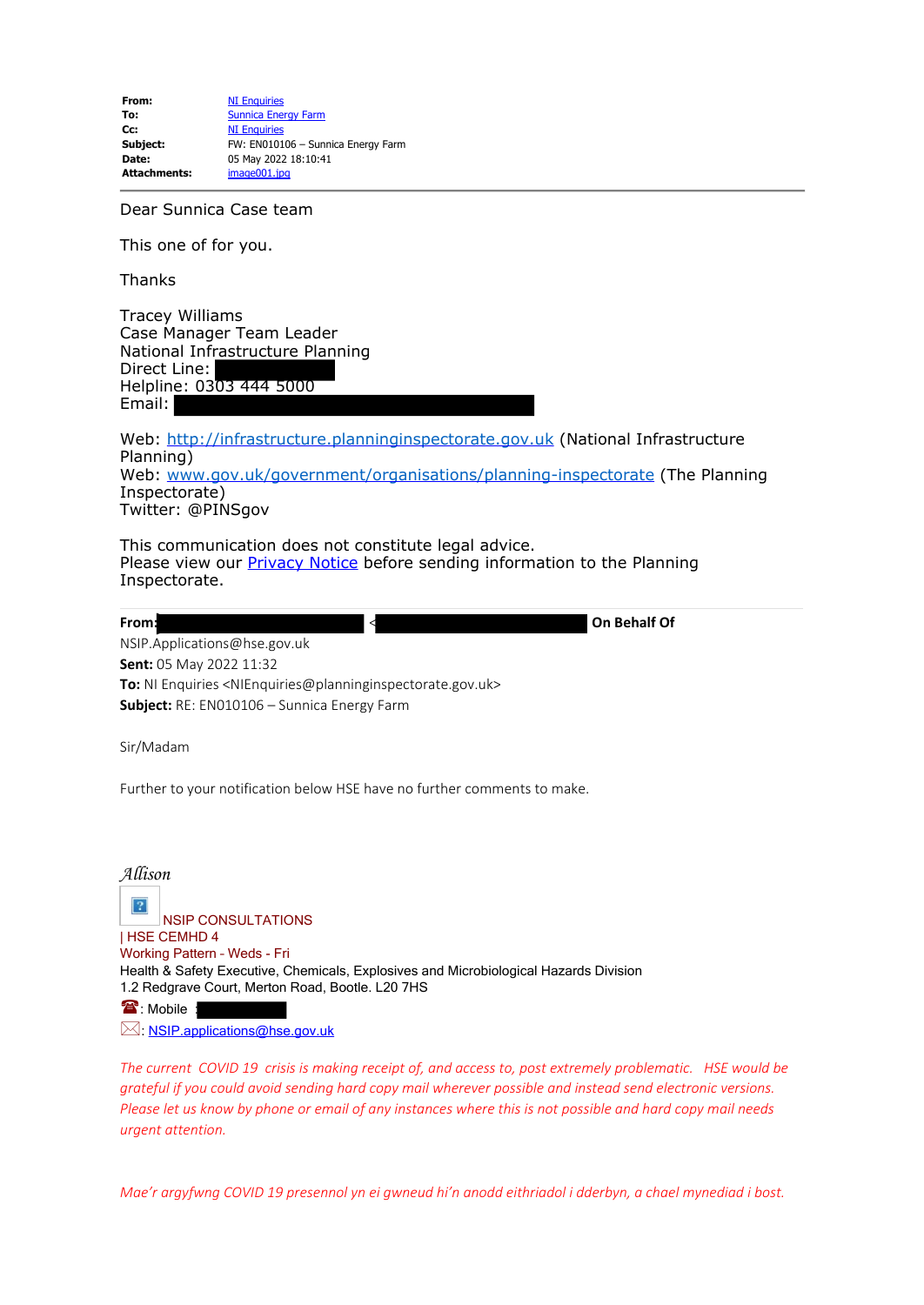*Byddai HSE yn ddiolchgar petasech yn peidio ag anfon post copi caled lle mae'n bosibl ac yn hytrach fersiynau electronig.*

*Rhowch wybod dros y ffôn neu ebost am unrhyw achosion lle nad yw hyn yn bosibl ac mae post copi caled angen sylw ar frys.*

**From:** NI Mail Distribution <[ni.mail.distribution@notifications.service.gov.uk](mailto:ni.mail.distribution@notifications.service.gov.uk)> **Sent:** 04 May 2022 15:42 **To:** NSIP Applications [<NSIP.Applications@hse.gov.uk](mailto:NSIP.Applications@hse.gov.uk)> **Subject:** EN010106 – Sunnica Energy Farm



## **Application by Sunnica Ltd for an Order Granting Development Consent for the Sunnica Energy Farm**

**Planning Act 2008 (as amended)**

## **Request by the Applicant in Respect of the Timing of the Preliminary Meeting / Examination**

Dear Sir/Madam

Unique Reference: SUNN-SP001

Please find below a website link (URL) to a letter from the Examining Authority requesting comments on the specific matters that has been published on the National Infrastructure Planning website.

[http://infrastructure.planninginspectorate.gov.uk/document/EN010106-](https://gbr01.safelinks.protection.outlook.com/?url=http%3A%2F%2Finfrastructure.planninginspectorate.gov.uk%2Fdocument%2FEN010106-002191&data=05%7C01%7CSunnica%40planninginspectorate.gov.uk%7C1fe2d8d450e04d97d9dc08da2eba2e01%7C5878df986f8848ab9322998ce557088d%7C0%7C0%7C637873674411673575%7CUnknown%7CTWFpbGZsb3d8eyJWIjoiMC4wLjAwMDAiLCJQIjoiV2luMzIiLCJBTiI6Ik1haWwiLCJXVCI6Mn0%3D%7C3000%7C%7C%7C&sdata=psUhah5qijNgfgVvAnRbsZFu9wkySwdwf03PJsO64xs%3D&reserved=0) [002191](https://gbr01.safelinks.protection.outlook.com/?url=http%3A%2F%2Finfrastructure.planninginspectorate.gov.uk%2Fdocument%2FEN010106-002191&data=05%7C01%7CSunnica%40planninginspectorate.gov.uk%7C1fe2d8d450e04d97d9dc08da2eba2e01%7C5878df986f8848ab9322998ce557088d%7C0%7C0%7C637873674411673575%7CUnknown%7CTWFpbGZsb3d8eyJWIjoiMC4wLjAwMDAiLCJQIjoiV2luMzIiLCJBTiI6Ik1haWwiLCJXVCI6Mn0%3D%7C3000%7C%7C%7C&sdata=psUhah5qijNgfgVvAnRbsZFu9wkySwdwf03PJsO64xs%3D&reserved=0)

You can also view the letter under the Documents tab on the project webpage of the National Infrastructure Planning website:

[https://infrastructure.planninginspectorate.gov.uk/projects/eastern/sunnica](https://gbr01.safelinks.protection.outlook.com/?url=https%3A%2F%2Finfrastructure.planninginspectorate.gov.uk%2Fprojects%2Feastern%2Fsunnica-energy-farm%2F%3Fipcsection%3Doverview&data=05%7C01%7CSunnica%40planninginspectorate.gov.uk%7C1fe2d8d450e04d97d9dc08da2eba2e01%7C5878df986f8848ab9322998ce557088d%7C0%7C0%7C637873674411673575%7CUnknown%7CTWFpbGZsb3d8eyJWIjoiMC4wLjAwMDAiLCJQIjoiV2luMzIiLCJBTiI6Ik1haWwiLCJXVCI6Mn0%3D%7C3000%7C%7C%7C&sdata=WFht9fhMN0PCQdqGND9o9XXD4kOz7pN4VeXZAGakdGw%3D&reserved=0)[energy-farm/?ipcsection=overview](https://gbr01.safelinks.protection.outlook.com/?url=https%3A%2F%2Finfrastructure.planninginspectorate.gov.uk%2Fprojects%2Feastern%2Fsunnica-energy-farm%2F%3Fipcsection%3Doverview&data=05%7C01%7CSunnica%40planninginspectorate.gov.uk%7C1fe2d8d450e04d97d9dc08da2eba2e01%7C5878df986f8848ab9322998ce557088d%7C0%7C0%7C637873674411673575%7CUnknown%7CTWFpbGZsb3d8eyJWIjoiMC4wLjAwMDAiLCJQIjoiV2luMzIiLCJBTiI6Ik1haWwiLCJXVCI6Mn0%3D%7C3000%7C%7C%7C&sdata=WFht9fhMN0PCQdqGND9o9XXD4kOz7pN4VeXZAGakdGw%3D&reserved=0)

Yours faithfully

Sunnica Energy Farm Case Team